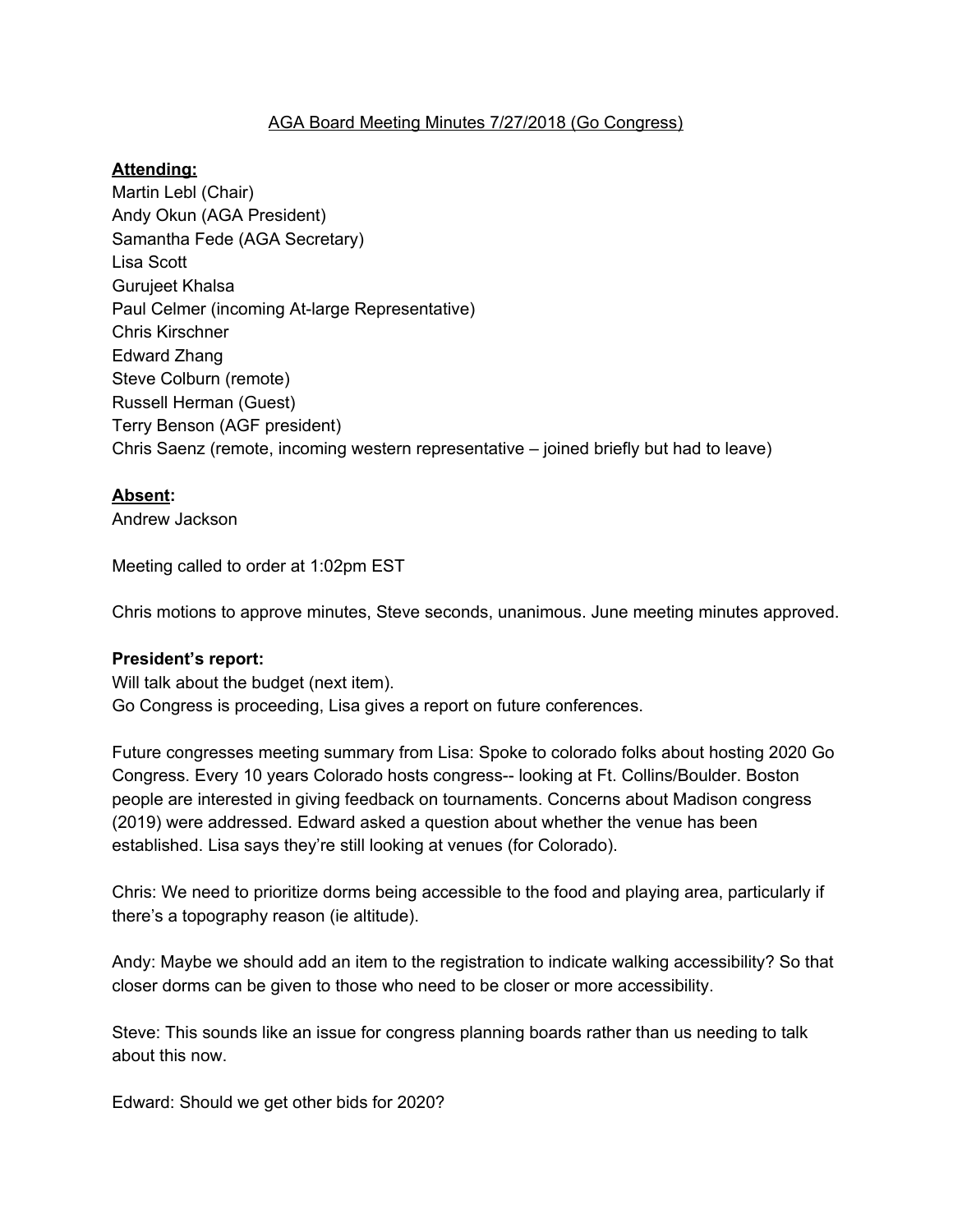Lisa: No, because it takes 2 years to plan a good congress and at this point, there's no one else who's prepared to bid for 2020 at the GA meeting tomorrow.

Edward: But I've heard people talking that lower attendance is because it's not in a big city. So we don't have a lot of west coasters here.

Andy: I do think that's something we should think about generally because people like to bring their families.

Lisa: But we actually have a similar number of players to Boston (which was 614), so the larger size is more about the number of non-players.

Gurujeet: We're also a few weeks earlier this year.

Paul: This is the lowest attendance in a while.

Lisa: Clarifies numbers for last 10 Congresses

[Chris Saenz joins the meeting remotely]

[Chris gives a brief introduction, but cannot stay on the call.]

Gurujeet: Another issue is that there were a large number of no-shows. We should make it less refundable.

Lisa: Well I think that in many cases these are people who didn't pay at all, so as congress liaison I need to emphasize that if people don't pay, assume they aren't coming.

Gurujeet: But the congress directors have to get a certain number of rooms and tshirts.

Lisa: No, if they don't pay, then they can't be guaranteed a room.

Gurujeet: I disagree.

Chris: I think this should be informed by data.

Lisa: Yes, and this isn't a board level issue, are there any other policy level issues?

Edward: Can we go back to talking about alternating big and small cities?

Andy: But it's really just about volunteers. These smaller places were where the people did the work and volunteered.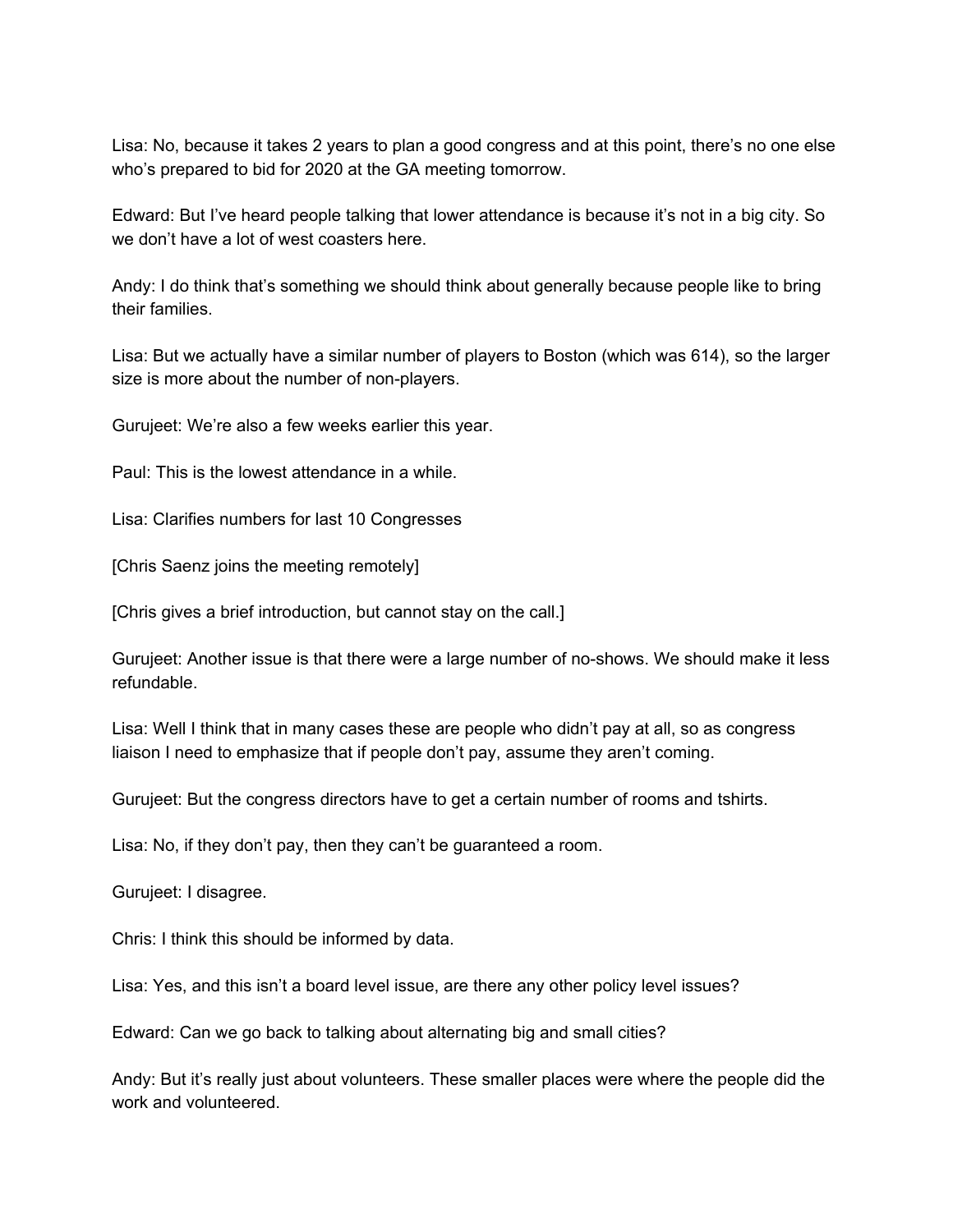Edward: But I think people don't understand the volunteer process for bidding for go congress location. So they don't know how to host a congress.

Andy: Maybe can we run an EJ article about 2021.

Steve: At Go Congress every year there's a "So you want to run a go congress" meeting, and in the last 12 years of going to chapter meetings, no more than one group expresses serious interest.

### **Budget:**

Martin: Okay, let's discuss the budget.

Andy: Okay, I have the budget such that the items are organized by type/event rather than revenue/expense. I wanted to make sure we had the budget for equipment for the broadcasting because it's so successful.

Lisa: We should also talk about better storage, and a computer for TDs to use at Congress.

Andy: Good idea, but they are not yet in the budget.

Martin: I think we should get bids rather than just guessing at amounts.

Andy: We're paying \$700/yr for storing go memorabilia in Chuck Robbin's closet and storing the archive (with Karoline Li).

Lisa: I'd also bring up the idea of doing a fulfillment center. I think Steve is working on it.

Andy: We also have to keep in mind that we have a very large reserve.

Lisa: I'd like \$1500-2000 to be allotted for more storage

Gurujeet: In fact I think we have too big of a reserve for an organization that doesn't have capital spending plans.

Steve: And I'll say we've been getting bids for great storage equipment. I've been working with Lisa. It should hold all our boards and stuff.

Lisa: The thing holding us back has been lack of a good inventory, but the equipment manager this year has been doing a great inventory

Andy: Revenue from investments and membership have gone up some.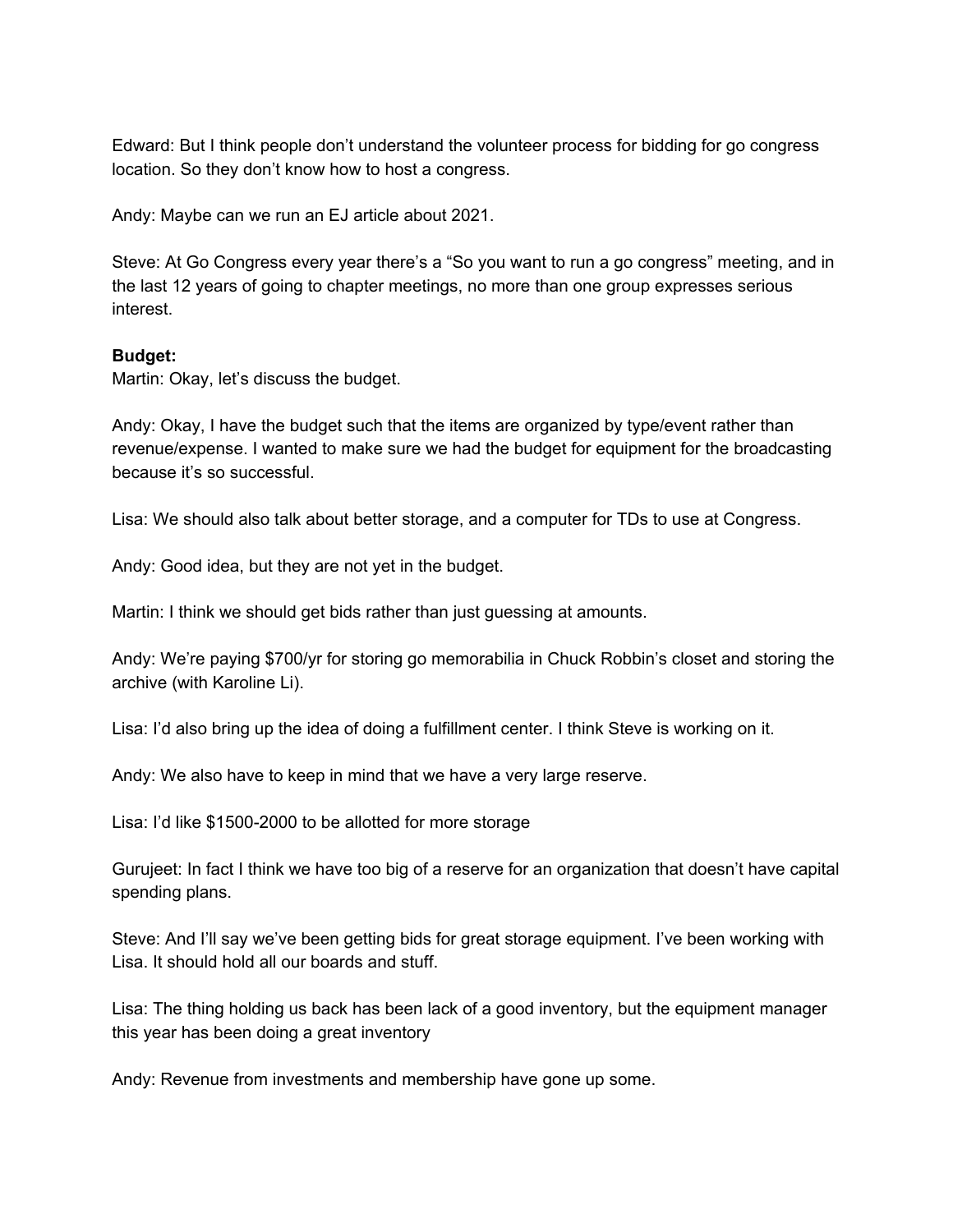Steve: Our server migration is mostly done on volunteer power but not much. I'd like the budget item to be doubled for this year. We're looking at some yearly costs to keep things running.

Edward: What about the app, Gurujeet?

Gurujeet: It's been great and we've had great feedback. It's much cheaper than a standard 3rd party app.

Lisa: Have we investigated other app options? Mish was developing one.

Gurujeet: But there are some technical problems because then you need to submit content updates through apple or wherever.

Steve: I don't think that's true. Content isn't the same as updating the software.

Lisa: I do think that an app is generally a good idea, but I have heard some complaints about it. Maybe we can make improvements through Yapp or elsewhere. We need to investigate more.

Gurujeet: I strongly advise against us programing our own app. [*post hoc clarification from G.K.:* I strongly advise against writing an app from scratch.]

Martin: Particularly, I don't think we can pay 15k for that.

Lisa: But I think we have volunteers who would do it for us.

Chris: Gurujeet, how many hours did you spend on this app?

Gurujeet: It wasn't hard to learn.

Chris: Aren't we just duplicating our effort for handbooks with the app?

Gurujeet: Well there are things we could have done it better. We didn't advertise some of the capabilities.

Steve: Maybe we could do this app support outside of the congress team, and the congress team could provide relevant info.

Lisa: Like the webmaster.

Andy: Well this arose from wanting the budget line item for an app. I went ahead and added it. We're at 0.

Chris: Should this be a congress item or an aga item?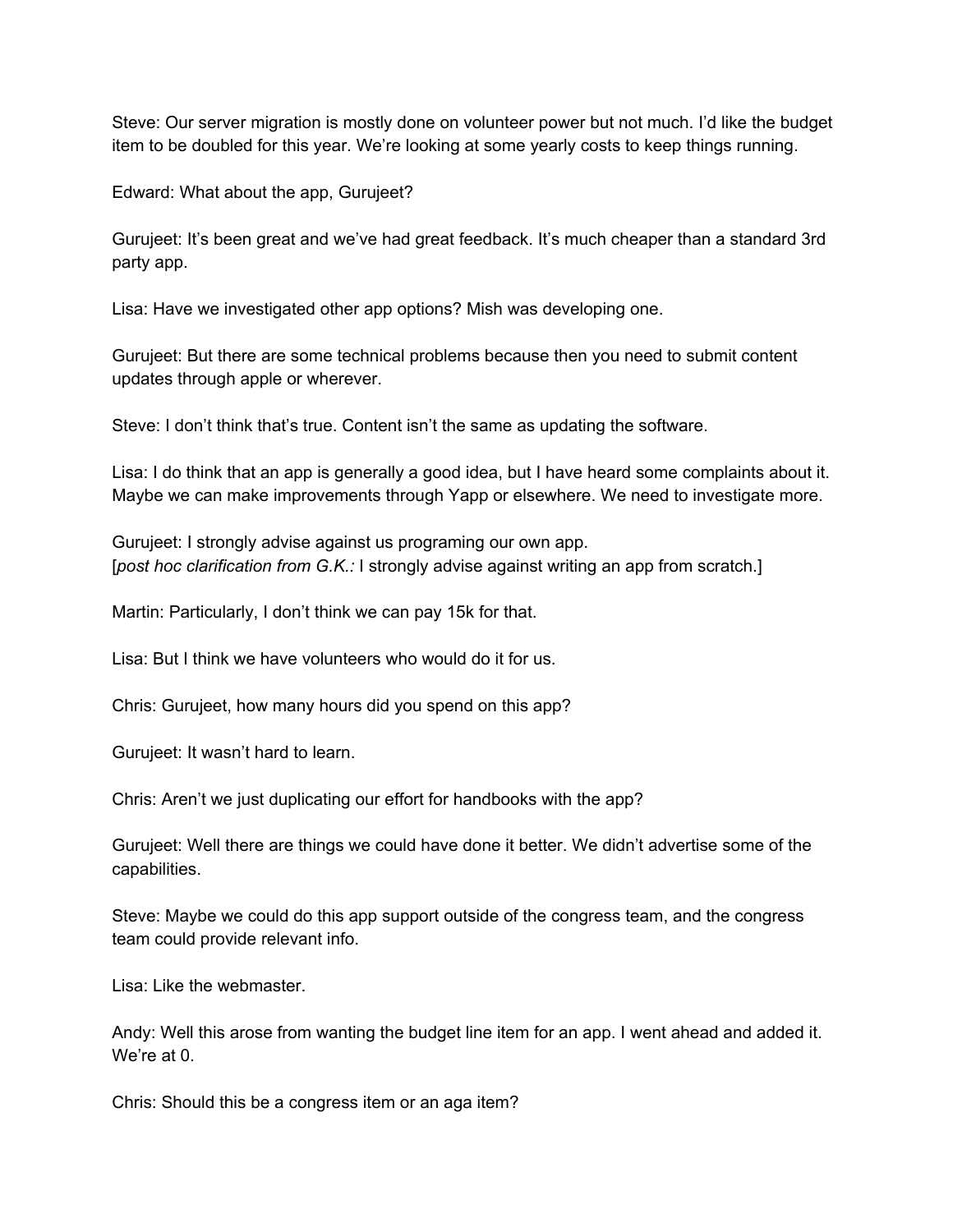Andy: Another issue is the item for congress budget support in general. I support that, do we want to keep it? [Yes] We also have an item for a pro tournament, maybe in the fall (for prize money). We should also do another pro qualifier.

Edward: What is the money for the pro section for?

Andy: Supporting AGA pro travel and travel for AGA broadcasters to pro events.

Edward: What is the sponsorship item? Is that confirmed?

Andy: I'm working on it.

Edward: Why is most of the money going towards strong players rather than weak players? Most of the kids wanting to play aren't at that level. And we need more people promoting (i.e., teaching). How do we as the board feel about this? We should support strong players and teaching equally.

Martin: Most of our teaching activities are through AGF, which was their mission first, and have funds specifically for that purpose.

Lisa: Minting new professionals is very important to AGA members, regardless of strength.

Andy: It's entertainment, inspiration [Lisa: And honor]

Martin: That was our motivation for implementing the system.

Andy: We've explicitly tried to use the money we have to promote go activities, and it's not that easy. We have the chapter rewards program, but it's small. They're not using the money that's allotted for it.

Lisa: Is the state championship budgeted in there?

Andy: It's small, but we do need to put it in there.

Edward: Big states should get more money than small states

Chris: We have 6 states interested, hopefully more after tomorrow.

Andy: I'm budgeting \$2000 this year for the state tournament. I would be happy to spend money on non-pro activities, we can keep adding to that. But, we have the money, there's no point in limiting pro spending, since all the resources aren't being used anyway.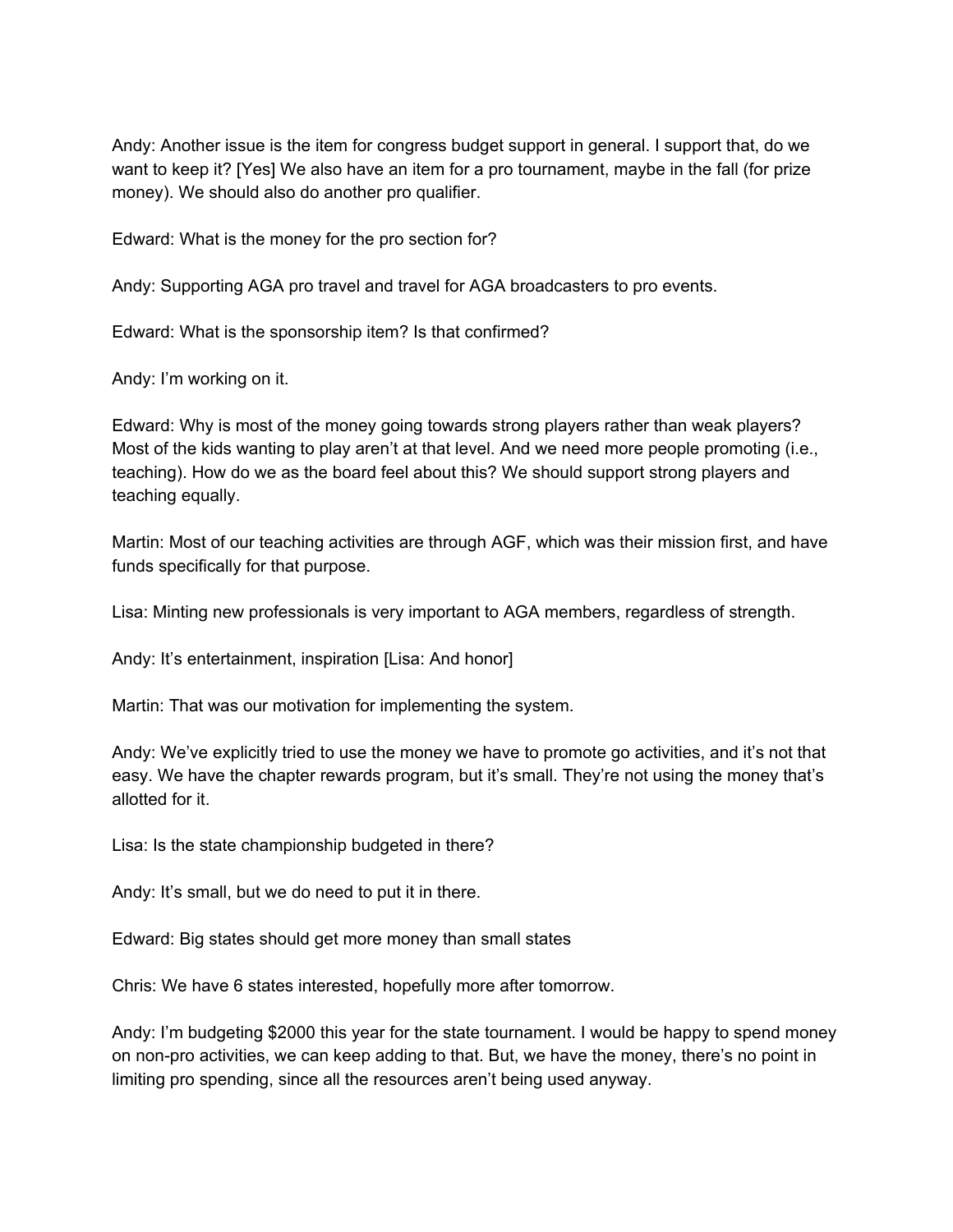[cross-talk]

Lisa: And we put a lot of resources into Congress, which is for the general player. But it's mostly volunteer so we don't see it in the budget, but we'd probably pay 250k for it.

Gurujeet: I don't want to just throw money at problems, but I want good ideas.

Steve: Maybe we can support pros (who are already doing it) to run teaching videos to do both things.

Gurujeet: We can't depend on the AGF for funding.

Chris: But the AGF wants more projects, there just needs to be collaborations given that we have different tax/non-profit statuses.

Edward: I think we should add a line item for teaching workshops and volunteers and promoting them.

Lisa: I don't support that without the volunteer/manpower set up to support it.

Andy: We've been trying to do this, and it hasn't really worked.

Chris: We had two education coordinators, and they flaked. I am working on getting volunteers for education related things. We aren't there yet.

Andy: We can always revise the budget later if this develops. I'm sending out the current form of the budget now.

Chris: I move to accept the budget as revised, Gurujeet seconds. Unanimous, budget passed.

### **Discussion of investment policy:**

Andy: I believe we're in agreement that investing our funds is good, but that the board isn't ready to approve anything. We discussed two options in the past, but a third option was presented to me: going with the do it yourself, like a vanguard account. And I know that may be the best option (to not have a professional) from a math perspective, but I'd go against it. The reason is that I think that while some people could manage the money themselves (like myself and maybe other board members), I don't think that's necessarily the case.

Chris: If we go with an advisor, can we ask the person to stay conservative or aggressive? [Andy: Yes]. If we have the opportunity to get an advisor for a good rate, I support it.

[Terry Benson joins as guest]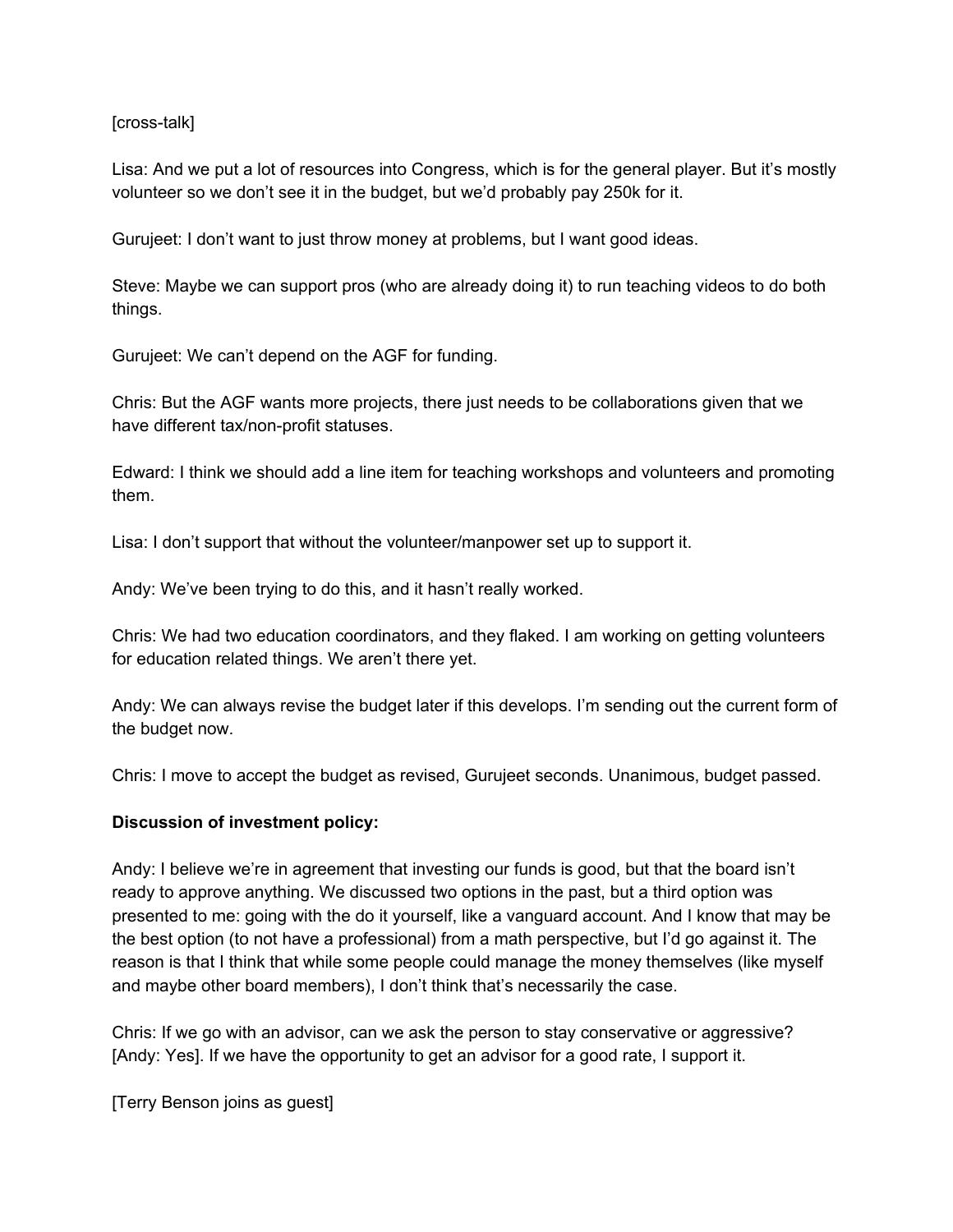Andy: Note the AGF has been managing investments well for some time.

Gurujeet: We're just looking for someone to swipe index funds for us, so I don't know why we would pay someone to do something we could do ourselves. James Pinkerton among others has been discussing that with us.

Martin: I think that's Warren Buffet's advice. But the other side of it is the legal perspective. We have more coverage if someone else manages our money.

Andy: Although I don't know if we'll be sued, another thing to consider is that the investment will be removed from the particulars of board politics, and it improves the professionalization of the organization.

Lisa: I like that we can move away from volunteer hours on this.

Martin: So the question is how much the professionalization/intangible benefits are worth compared to the .3% rate.

Andy: It's about \$800/yr. We're planning to invest about half of our non-congress reserve, but we may end up with more funds as we grow, which means that percentage is a higher amount. But I can also ask questions about what sort of funds they'd put us in and what fees there might be.

Terry: AGF funds are mostly in Fidelity. Another chunk is in a different fund. We don't manage it actively. I just like things in index funds. When index funds take a hit, managed funds also take hits, so I think that's my opinion personally and for the AGF

Edward: I agree that the index is great, but if the market crashes we'll likely lose a lot and the advisor will tell you to wait and gain money back or take the loss. We also need to think about the succession of the business. If in the future we don't have expertise, or if a disgruntled member complains, there may be an issue. And we do have fiduciary responsibility to treat our organization's money correctly.

Martin: Most non-profits just aim to preserve funds. If we pick some basic indexes, it's a well established rule that if we made best-effort attempts, we're not open to legal responsibility.

Andy: The same issue could be said for our lack of professional accounting.

Terry: I strongly advise you have professional outside accounting.

[All agree this is a different issue to be discussed]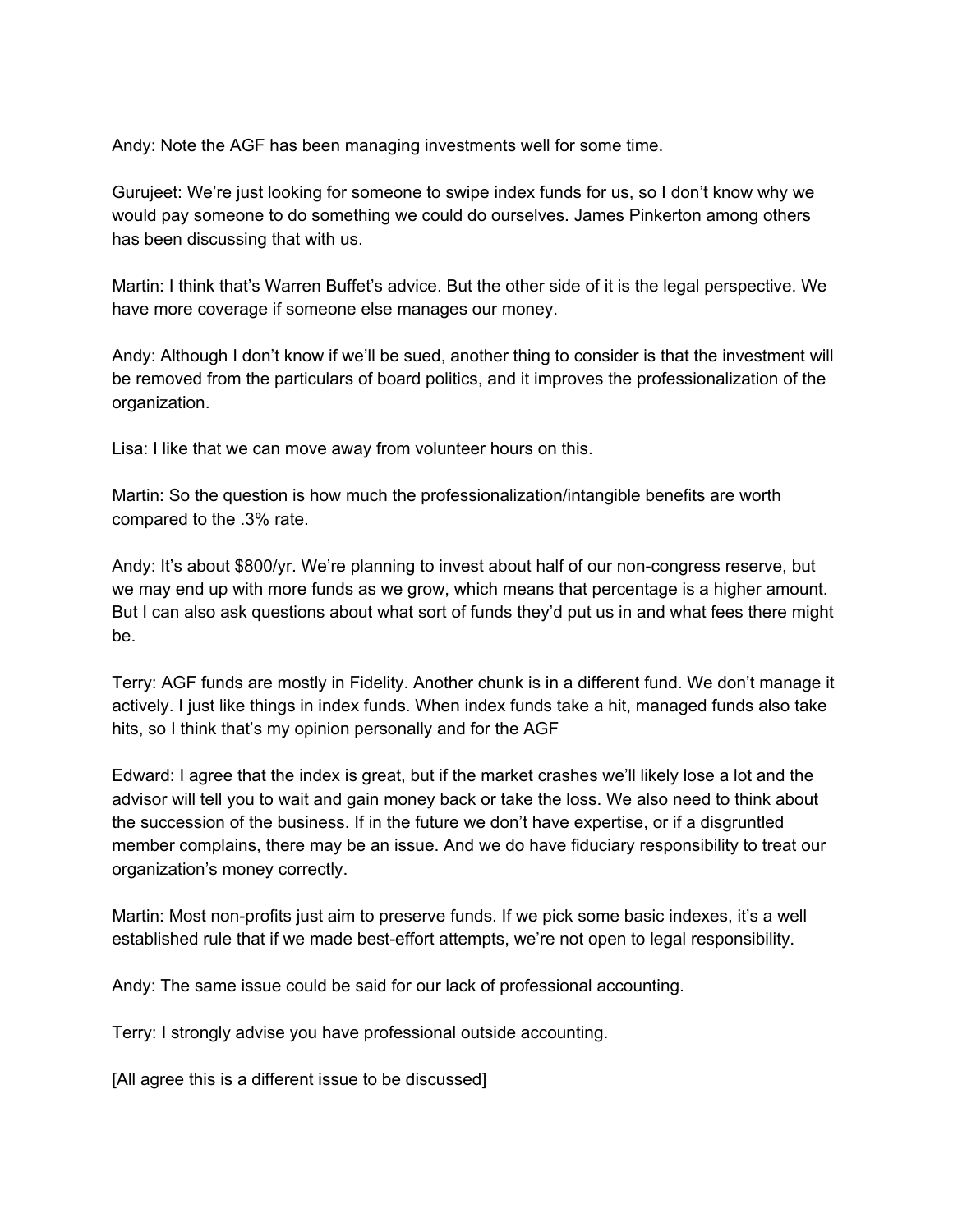[Andy lists investments that were in the proposal.]

Martin: Board will look into it and discuss this at next meeting.

Terry: We should discuss how the AGF can take some budget burden away from AGA.

Gurujeet: There was a paypal issue the week before congress.

Steve: Summary of problem- there was some old code that was not compatible with paypal servers that caused some problems with payments going through with memberships (double paying, not going through). I went to the programmer and we figured out what the problem was at our go club. In the next couple of days, I spent time building a new server and updating the code to fix these programs. But because this is a volunteer organization, we're working on it but our volunteers are busy with work and should be working on it soon. As soon as our volunteer says the new code is ready to go, we can shut off the old version and migrate to the new server. But it's somewhat tedious.

Andy: I have a question. When the problem was happening, I made the payment through paypal but then I received a message from our website saying that there was a problem. I think that causes concern that we don't know about the issue. Can you change the message?

Steve: Time working on that will be taken away from time fixing the issue. I can look into it though. There was also a message in the ejournal.

Andy: Charles also said that money should be refunded (for double membership payments) rather than crediting a year. I agree.

Steve: Charles is working on this. Lisa, do you know how many people this affects?

Lisa: Maybe 14? Most of them have been contacted.

Andy: A little more than that, but not many.

Gurujeet: I understand this is a volunteer organization, but I am not inspired by this report. We should pay someone to maintain our software monthly. It took several years for us to add fields to our website. We have an unmaintainable system and now it's broken at congress. [*post hoc clarification from G.K.:* We should pay for a commercial off-the-shelf membership system instead of trying to maintain a home-grown system.*]*

Chris: I think we should add this to the agenda for next meeting. [Chris has to leave]

[Executive session regarding Martin Lebl continuing as chair]